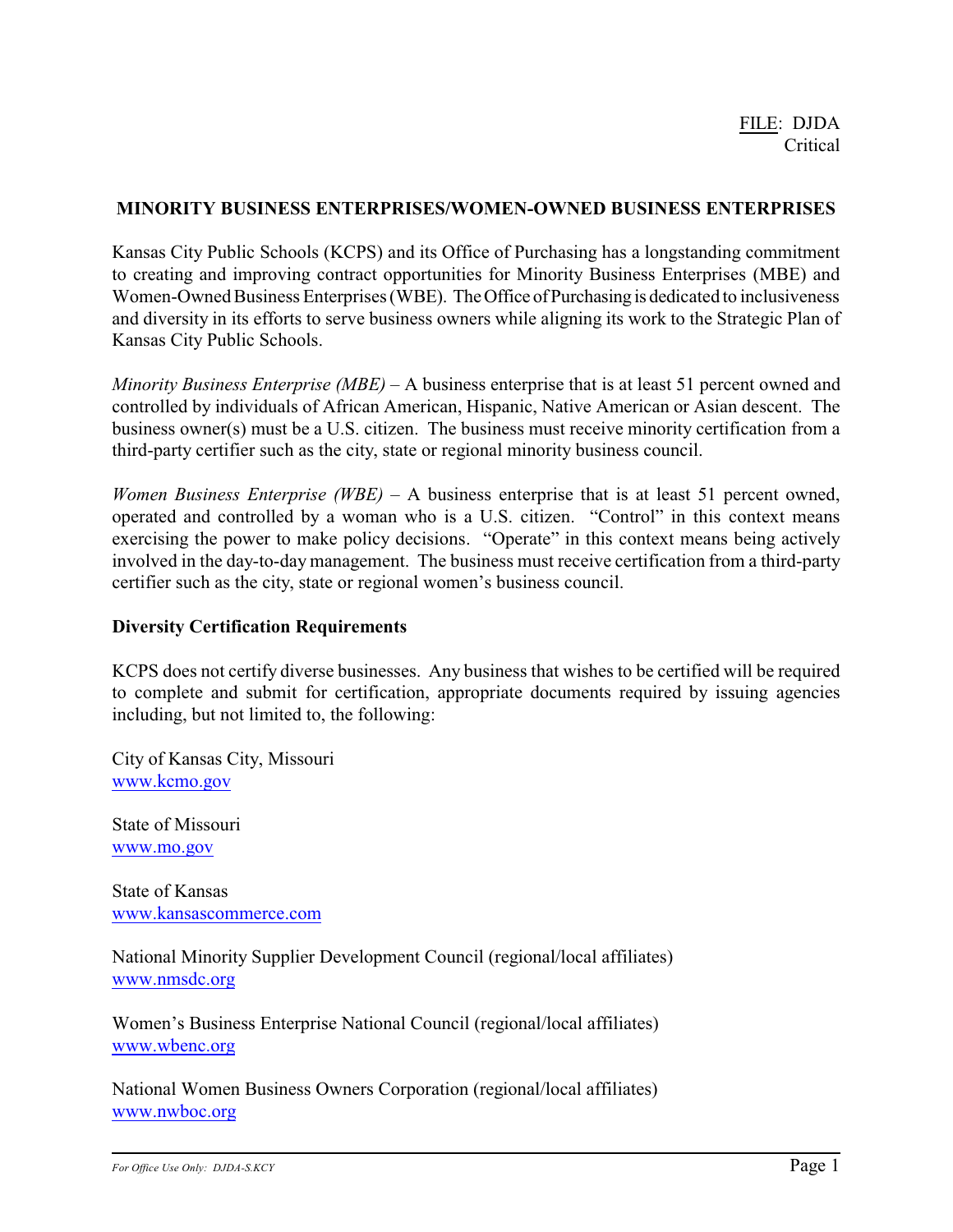FILE: DJDA Critical

# **Goals**

To further support the initiatives of inclusion and diversity, KCPS is seeking to adopt an annual goal for MBE and WBE. The annual goal for MBE should equal 9.8 percent of the applicable District Spend. The annual goal for WBE should equal 8.5 percent of the applicable District Spend. KCPS will calculate prime and subcontractor spend toward these annual goals.

KCPS's combined annual goal for MBE/WBE equals 18.3 percent of the applicable District Spend.

## **First Tier and Second Tier**

KCPS will monitor MBE/WBE spend on a first-tier and second-tier basis. First tier is defined as a vendor with a direct relationship to KCPS, and the second tier is defined as a subcontractor working for a vendor with a direct relationship with KCPS and on the behalf of KCPS.

## **Responsibility and Coordination**

Every employee who is delegated the responsibility to either directly or indirectly commit the expenditures of funds for the purchase of goods and services, construction or related contracting is charged with using good-faith efforts to achieve KCPS's MBE and WBE goals set forth above. The Manager of the PurchasingOffice or designee is responsible for administering the KCPS MBE/WBE policy. This person will lead our supplier diversity effort, monitor and report our progress, and make recommendations for improvement and on-going success.

Compliance with KCPS's MBE/WBE goals may be demonstrated through the utilization of MBE/WBE businesses or by making and providing evidence of good-faith efforts to achieve the MBE/WBE goals and requesting a waiver of the goals. Good-faith efforts are efforts that, given all relevant circumstances, a bidder or proposer actively and aggressively demonstrates in attempting to meet the prescribed goals. Good-faith efforts must be demonstrated to be meaningful and not merely formalistic compliance. Good-faith waivers will be reviewed and approved by the Manager of the Purchasing Office and the Chief Financial and Operations Officer (CFOO).

### \* \* \* \* \* \* \*

*Note: The reader is encouraged to check the index located at the beginning of this section and to review administrative procedures and/or forms for related information.*

Implemented: 07/01/2011

Revised: 02/06/2015; 01/09/2019